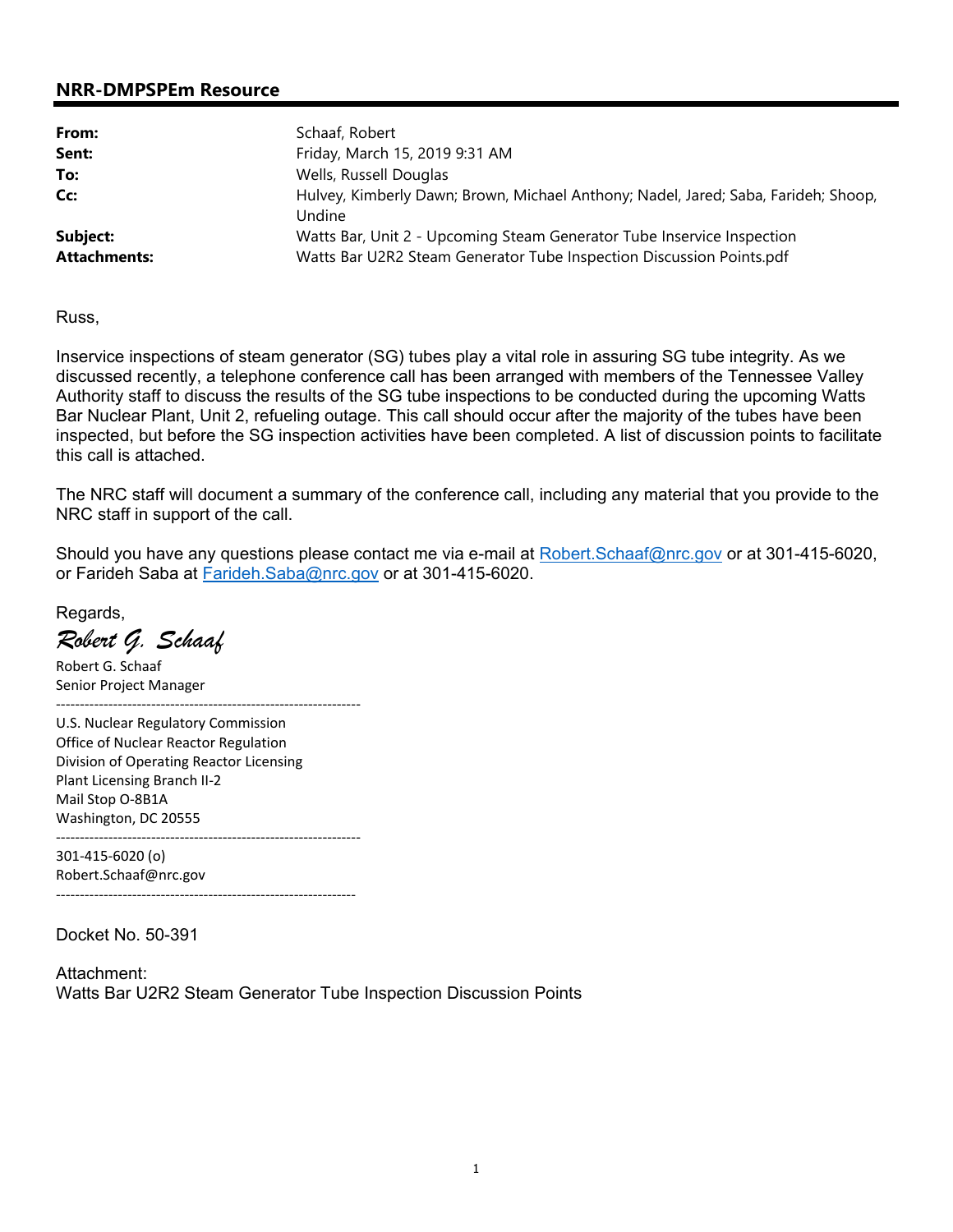| <b>Hearing Identifier:</b> | NRR DMPS |
|----------------------------|----------|
| <b>Email Number:</b>       | 865      |

**Mail Envelope Properties** (BN7PR09MB269089ADD47F6063ECEEE4E4F9440)

| Subject:              | Watts Bar, Unit 2 - Upcoming Steam Generator Tube Inservice Inspection |
|-----------------------|------------------------------------------------------------------------|
| <b>Sent Date:</b>     | 3/15/2019 9:30:32 AM                                                   |
| <b>Received Date:</b> | 3/15/2019 9:30:00 AM                                                   |
| From:                 | Schaaf, Robert                                                         |
|                       |                                                                        |

**Created By:** Robert.Schaaf@nrc.gov

**Recipients:** 

"Hulvey, Kimberly Dawn" <kdhulvey@tva.gov> Tracking Status: None "Brown, Michael Anthony" <mabrown6@tva.gov> Tracking Status: None "Nadel, Jared" <Jared.Nadel@nrc.gov> Tracking Status: None "Saba, Farideh" <Farideh.Saba@nrc.gov> Tracking Status: None "Shoop, Undine" <Undine.Shoop@nrc.gov> Tracking Status: None "Wells, Russell Douglas" <rdwells0@tva.gov> Tracking Status: None

**Post Office:** BN7PR09MB2690.namprd09.prod.outlook.com

| <b>Files</b>                                                         | Size | Date & Time          |        |
|----------------------------------------------------------------------|------|----------------------|--------|
| MESSAGE                                                              | 1570 | 3/15/2019 9:30:00 AM |        |
| Watts Bar U2R2 Steam Generator Tube Inspection Discussion Points.pdf |      |                      | 166988 |

| <b>Options</b>              |          |
|-----------------------------|----------|
| <b>Priority:</b>            | Standard |
| <b>Return Notification:</b> | No       |
| <b>Reply Requested:</b>     | No       |
| <b>Sensitivity:</b>         | Normal   |
| <b>Expiration Date:</b>     |          |
| <b>Recipients Received:</b> |          |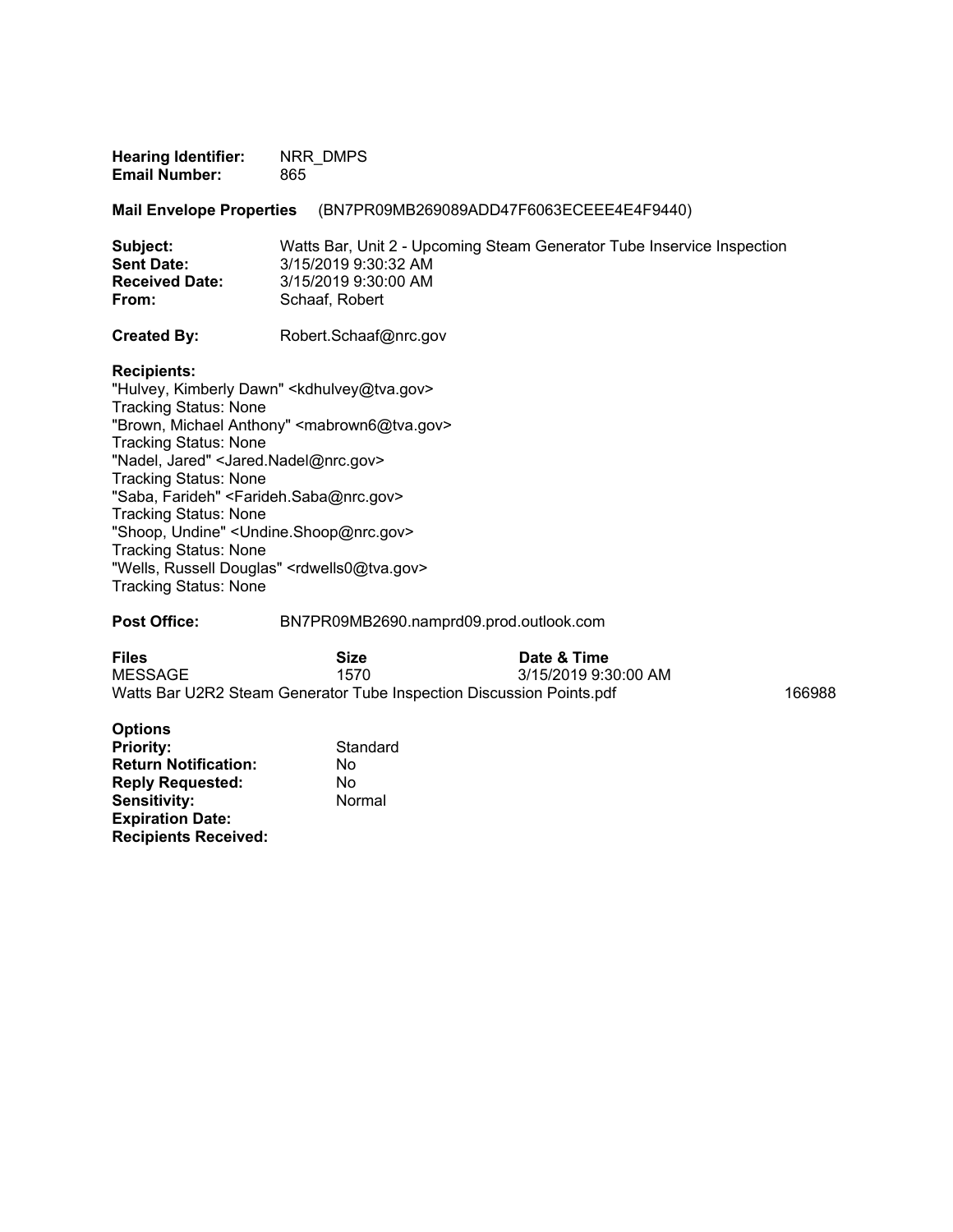## STEAM GENERATOR TUBE INSPECTION DISCUSSION POINTS

The following discussion points have been prepared to facilitate the conference call arranged with the licensee to discuss the results of the steam generator tube inspections to be conducted during the upcoming Watts Bar Nuclear Plant, Unit 2, spring 2019 refueling outage. This conference call is scheduled to occur towards the end of the planned SG tube inspections, but before the licensee completes the inspections and repairs.

The NRC staff plans to document a summary of the conference call as well as any material that is provided in support of the call.

- 1. Discuss any trends in the amount of primary-to-secondary leakage observed during the recently completed cycle.
- 2. Discuss whether any secondary side pressure tests were performed during the outage and the associated results.
- 3. Discuss any exceptions taken to the industry guidelines.
- 4. For each steam generator, provide a description of the inspections performed including the areas examined and the probes used (e.g., dents/dings, sleeves, expansion-transition, Ubends with a rotating probe), the scope of the inspection (e.g., 100% of dents/dings greater than 5 volts and a 20% sample between 2 and 5 volts), and the expansion criteria.
- 5. For each area examined (e.g., tube supports, dent/dings, sleeves, etc), provide a summary of the number of indications identified to-date for each degradation mode (e.g., number of circumferential primary water stress corrosion cracking indications at the expansion transition). For the most significant indications in each area, provide an estimate of the severity of the indication (e.g., provide the voltage, depth, and length of the indication). In particular, address whether tube integrity (structural and accident induced leakage integrity) was maintained during the previous operating cycle. In addition, discuss whether any location exhibited a degradation mode that had not previously been observed at this location at this unit (e.g., observed circumferential primary water stress corrosion cracking at the expansion transition for the first time at this unit).
- 6. Describe repair/plugging plans.
- 7. Describe in-situ pressure test and tube pull plans and results (as applicable and if available).
- 8. Discuss the following regarding loose parts:
	- what inspections are performed to detect loose parts
	- a description of any loose parts detected and their location within the SG (including the source or nature of the loose part, if known)
	- if the loose parts were removed from the SG
	- indications of tube damage associated with the loose parts